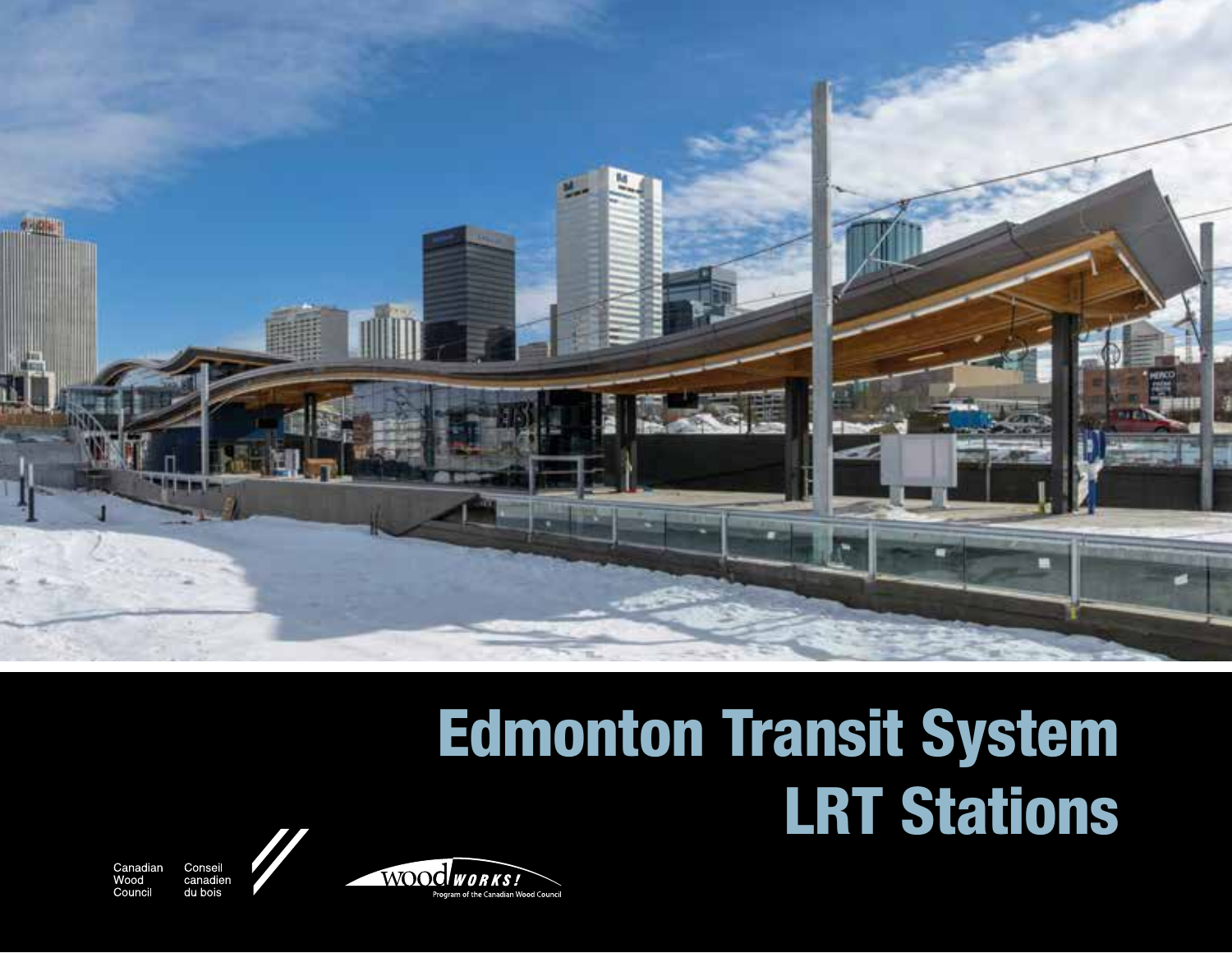

Photo: Owen Murray©2014/ommphoto.ca

Cover Photo: Owen Murray©2014/ommphoto.ca

Table of Contents

- Introduction
- Rationale for Selecting Wood
- MacEwan LRT Station
- 6 Kingsway/Royal Alex LRT and Bus Transit Stations
- Wood Finishing
- Meeting Building Code Requirements
- Space Heating
- Solid Wood and Climate Change
- Conclusion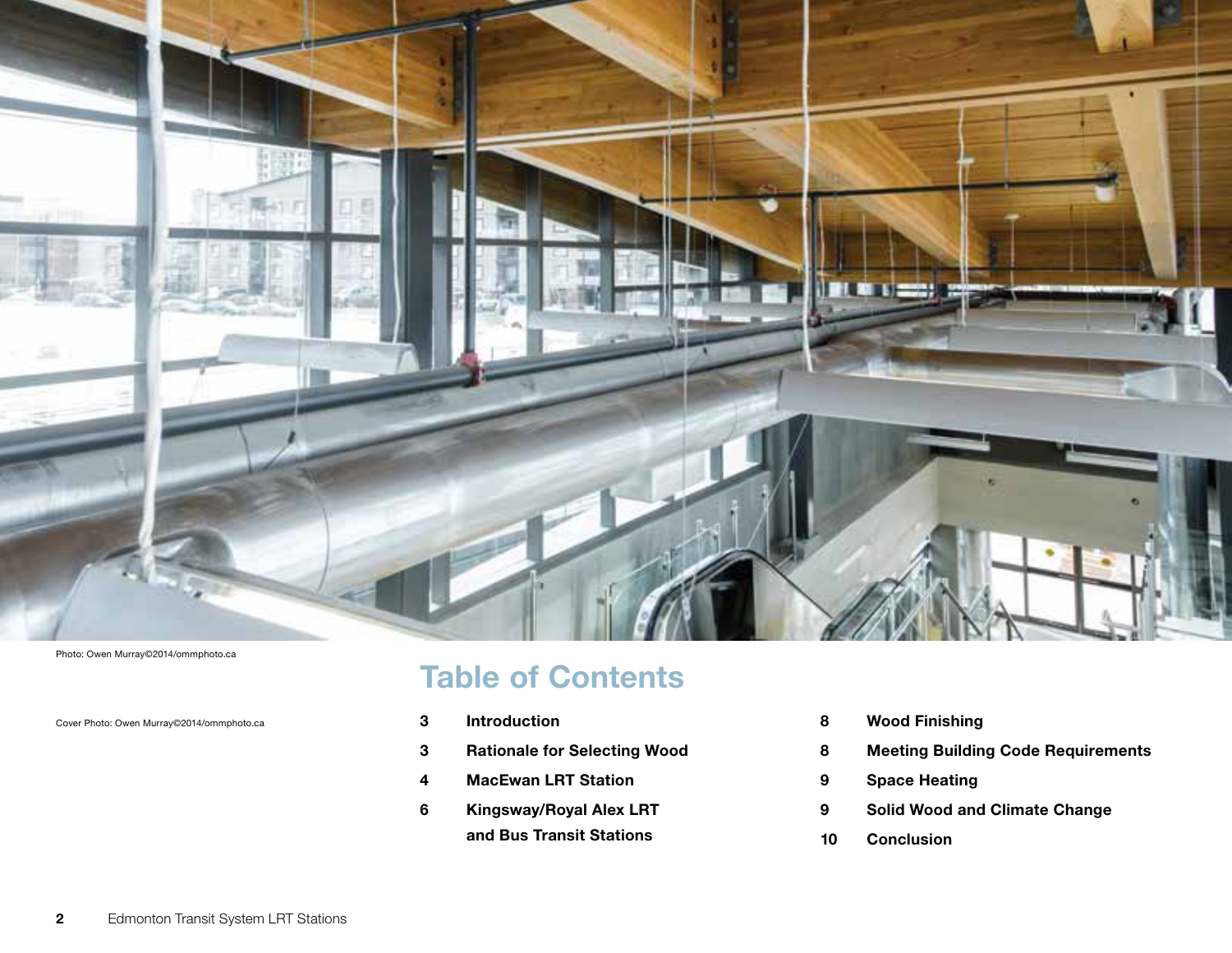# Introduction

Edmonton, the capital of Alberta, is a fast-growing city with a population of 1,200,000 people in the overall metropolitan area. It boasts comprehensive bus and light-rail transit (LRT) transportation provided by the Edmonton Transit System (ETS).

The North LRT line is a 3.3 km extension of the light rail transit system from the Churchill LRT Station in downtown Edmonton to the Northern Alberta Institute of Technology (NAIT) (Figure 1). It's the first segment of a planned LRT expansion to the northwest Edmonton city limits. Light rail service on this line will commence in July 2014 and bring two new LRT stations and one bus transfer station into service.

The NAIT LRT Station will have modular, temporary shelters until land use planning for the City Centre Airport lands has been completed. The North LRT line to NAIT is expected to serve 13,200 weekday passengers, with many more expected as the new line is eventually extended to the city limit near St. Albert.

Wood was used for both structural and architectural elements for the MacEwan and Kingsway/Royal Alex LRT Stations, and for the Kingsway/Royal Alex Bus Transit Station. Glulam decking and beams were used for the platform and building roofs. In addition, the MacEwan LRT Station has a decorative wood ceiling in the main heated waiting area. The roof structures for both LRT stations are cantilevered from pairs of columns located at the centre of the platforms so that the edges of the platforms are not obstructed.

# Rationale for Selecting Wood

During public consultation, the City of Edmonton received positive feedback from the community about using wood in the new stations to create bright, welcoming spaces. An added perceived benefit was using wood and landscaping to blend the stations into the existing neighbourhoods, given their proximity to existing and planned buildings. The roofs of the stations were required to be free of mechanical equipment to provide clean appearances when viewed from above.



**FIGURE 1** The new North LRT line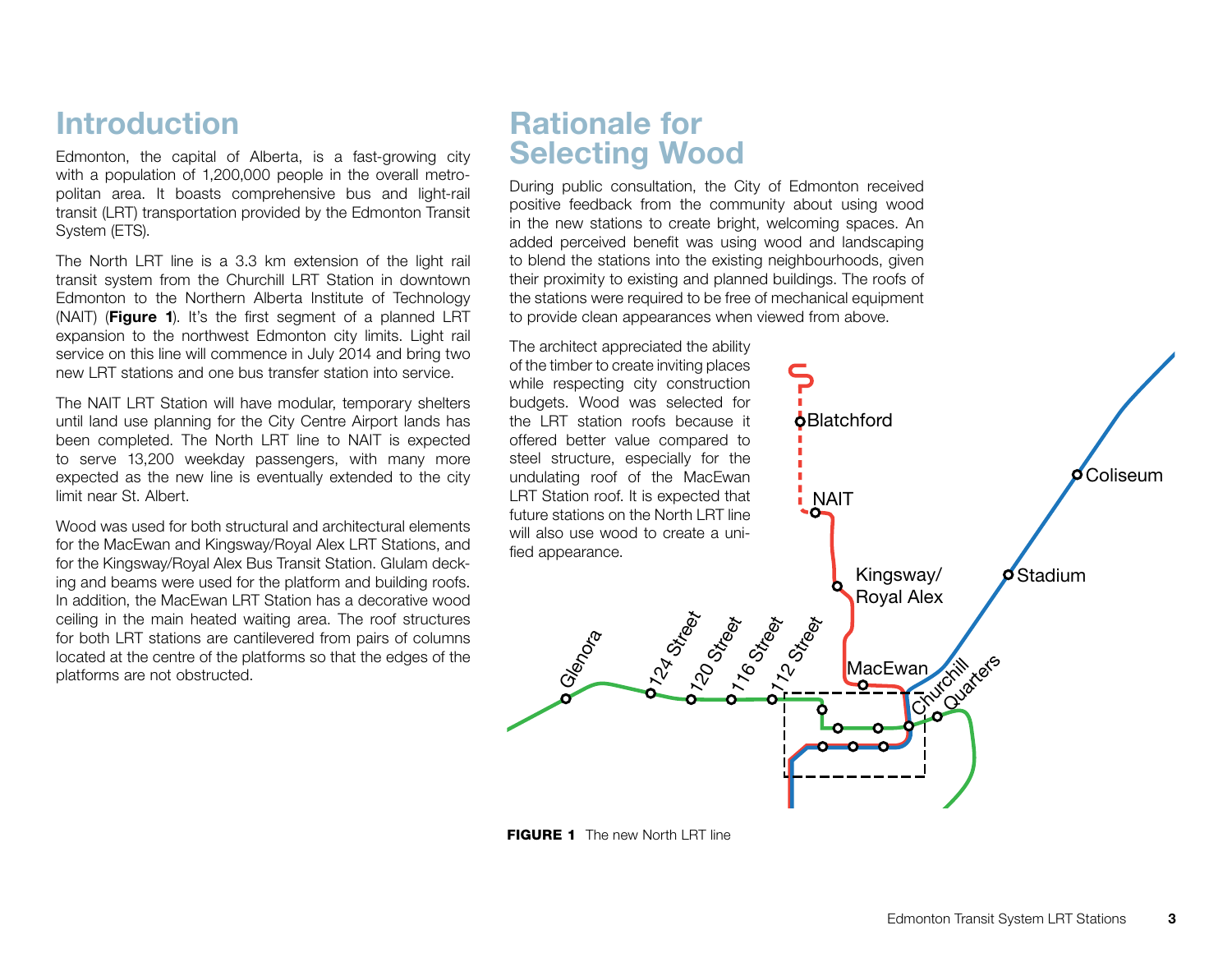#### **FIGURE 2** MacEwan LRT Station



**FIGURE 3** MacEwan LRT Station cross-section

Photo: Stantec Architecture and ISL Engineering

# MacEwan LRT Station

The MacEwan LRT Station is surrounded by an outdoor plaza, landscaped green space and intersecting pedestrian walkways. In addition to serving local residential neighbourhoods, the station will serve MacEwan University and the 20,000 seat Rogers Centre Arena, which will be the new home of the Edmonton Oilers when it is completed in 2016. The building and associated platform is covered by undulating timber roofs (Figure 2).

The MacEwan LRT Station is designed to handle passengers on both north and southbound tracks (Figure 3). In addition to its platform canopy, the station has two heated waiting areas.



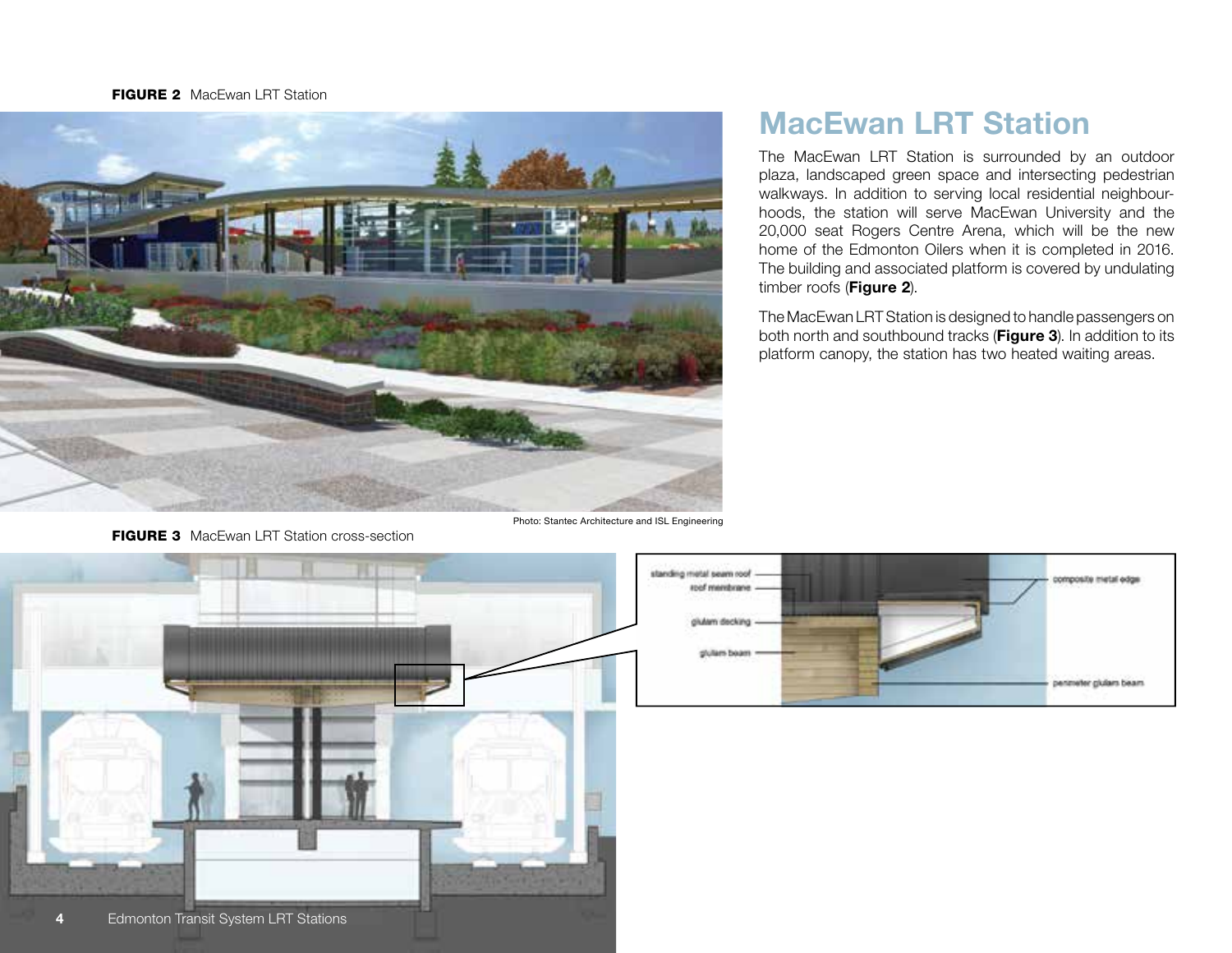The indoor waiting areas have ceilings clad with 19x89 mm (nominal 1x4 in.). Douglas fir, V-groove, tongue-and-groove cladding (Figure 4) mounted on gypsum board.

The platform roof consists of undulating glulam beams (Figure 5) and 89x600 mm (3/12x24 in.), splined, V-groove glulam decking. The decking is covered with plywood sheathing, a roof liner air barrier, Z-girts and standing-seam metal roofing. The roofs of the heated areas are similar except that a water-proof membrane and 90 mm (3-1/2 in.) of polyisocyanate insulation was also installed. The sizes of the glulam beams range from 130 to 175 mm (5 to 6-3/4 in.) in width and 532 to 648 mm (21 to 25-1/2 in.) in depth.

In all cases, the steel-to-glulam and glulam-to-glulam connections are unobtrusive (Figure 6).

**FIGURE 5** Platform roof



Photo: Owen Murray©2014/ommphoto.ca

#### **FIGURE 6** Concealed connections



Photo: Owen Murray©2014/ommphoto.ca Photo: Owen Murray©2014/ommphoto.ca



#### FIGURE 4 Wood ceiling in the MacEwan LRT Station waiting room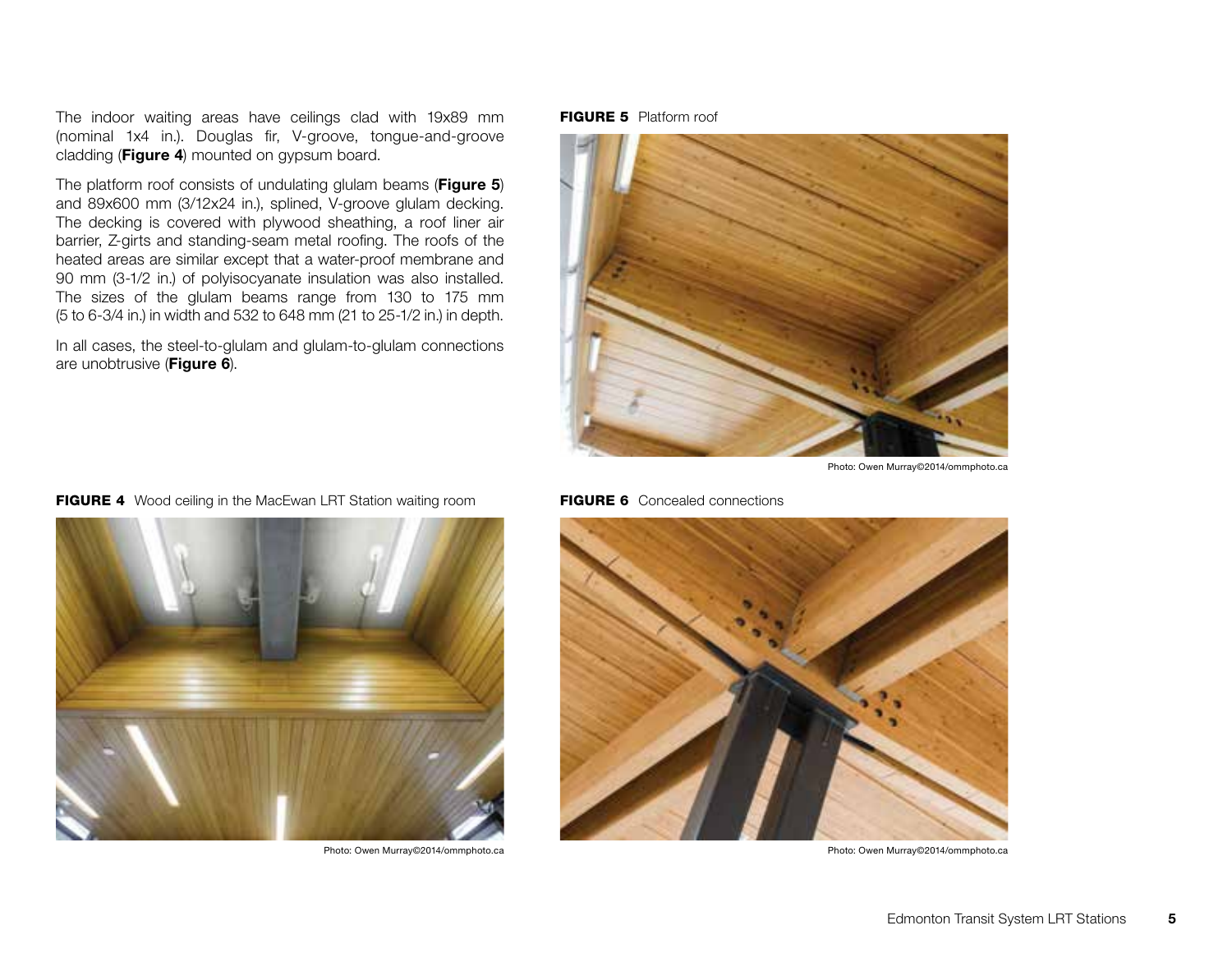FIGURE 7 Kingsway/Royal Alex LRT Station (upper right) and Bus Transit Station (centre left)



# Kingsway/Royal Alex LRT and Bus Transit Stations

Kingsway/Royal Alex is a major transportation hub that links the LRT system to the bus routes in northwest Edmonton and provides convenient access to the Royal Alexandra Hospital and the Kingsway Mall. There are two structures at the Kingsway/Royal Alex hub. One is the LRT station and the other is the bus transit station (Figure 7).

The LRT station is 123 m long. It is comprised of the platform roof, and a building area that contains an operator washroom, mechanical, electrical and communications rooms, and two heated waiting areas (Figure 8).

The perimeter beams and the glulam decking act as diaphragms. The beams that run perpendicular to the platform taper, giving the roof a tapered profile (Figure 9).





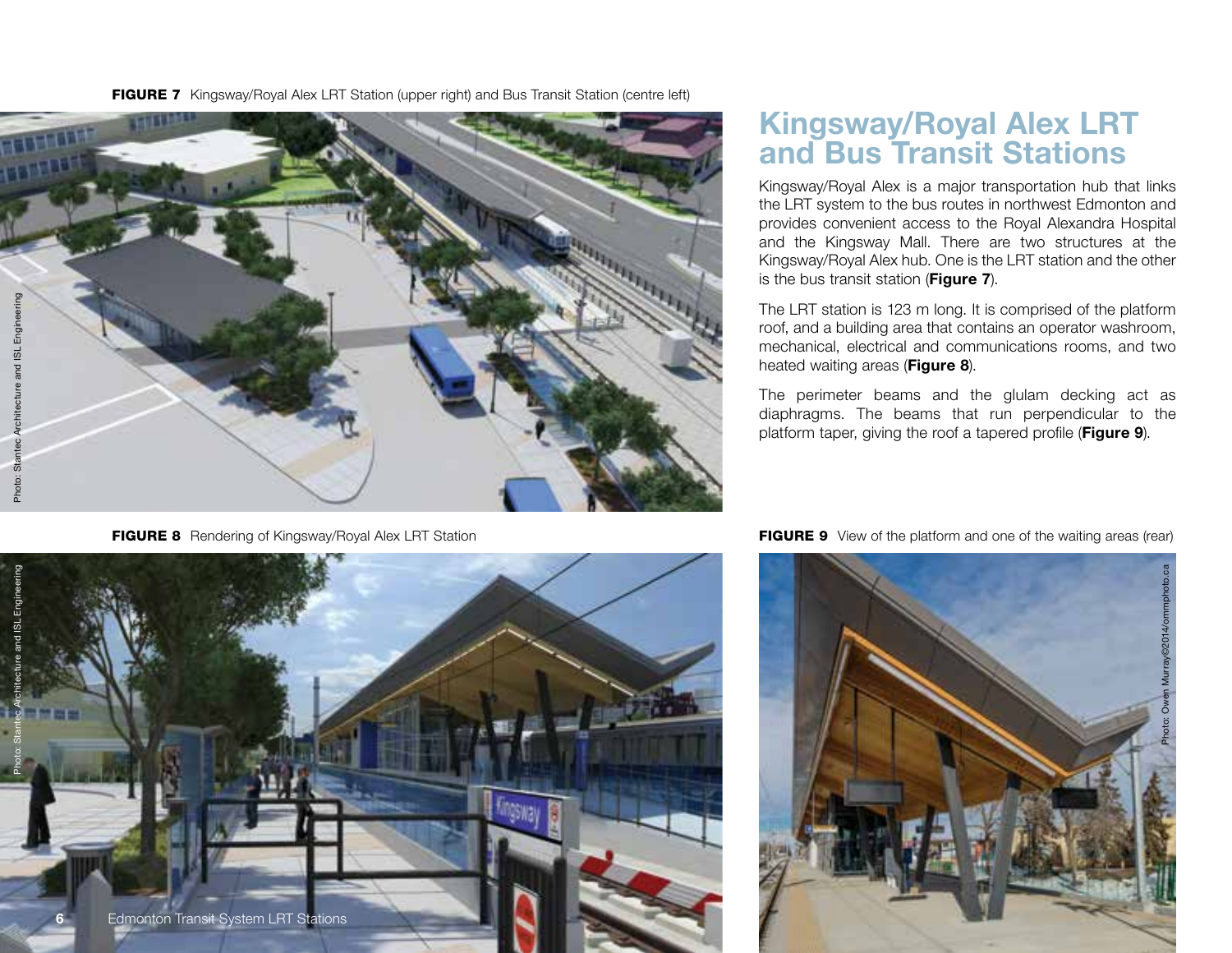The platform roof consists of 89x600 mm (3/12x24 in), splined, V-groove glulam decking, plywood sheathing, roof liner air barrier, Z-girts and standing-seam metal roofing (Figure 10). The sizes of the glulam beams range from 130 to 175 mm (5 to 6-3/4 in.) in width and 532 to 760 mm (21 to 30 in.) in depth.

Heat is provided to the waiting area from a furnace located in the crawl space below the station (Figure 11).

The metal-and-glass exterior walls are carefully integrated with the glulam ceiling (Figure 12).







#### FIGURE 11 Heated waiting area



Photo: Stantec Architecture





Photo: Owen Murray©2014/ommphoto.ca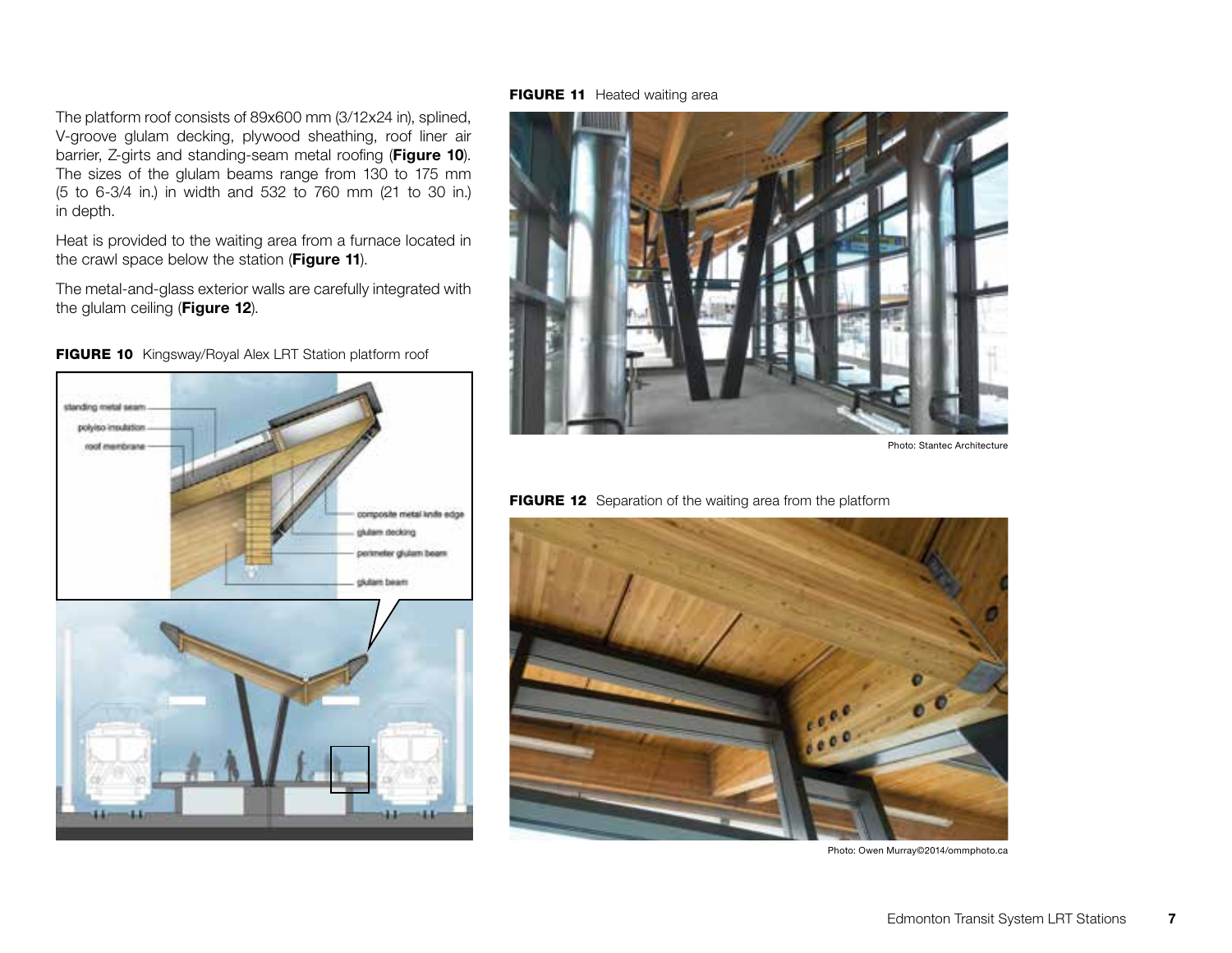

FIGURE 13 Kingsway/Royal Alex Bus Transit Station Photo: Owen Murray©2014/ommphoto.ca

FIGURE 14 Bus Transit Station waiting room ceiling



Photo: Owen Murray©2014/ommphoto.ca

The Bus Transit Station (Figure 13) has a heated waiting area with standing room for 70 people, a food concession kiosk, two washrooms for ETS operators, one male and one female handicap-accessible public washroom, a mechanical/janitor room and a communication room/electrical room. The one-person handicap-accessible washrooms are accessible only from inside the transit station. Only the ETS can grant access remotely once a call button is pushed. ETS has cameras in place to ensure the facility is safe and the person seeking washroom access is not a threat. The entrance canopy provides an additional, unheated waiting area.

The waiting areas feature natural daylighting that accentuates the glulam roof decking (Figure 14). The glulam beams are 175 mm (6-3/4 in.) wide and range up to 570 mm (22-1/2 in.) in depth.

# Wood Finishing

The glulam members were factory finished with two coats of clear tone base and one coat of clear UV protection. All the exposed, non-structural wood in the buildings was finished on site with the same finish. Non-exposed faces had three coats of clear finish.

All wood elements are located at least 3 m (10 ft.) above floors and furniture to protect them from vandalism. For all exterior applications, wood members are protected by overhangs or are kept back from drip lines to provide end-grain protection from potential moisture damage.

# Meeting Building Code Requirements

It was necessary for both LRT stations to have a length of 123 m (650 ft.) to accommodate trains up to five cars long.

## MacEwan LRT Station

The MacEwan LRT Station has: a platform area of 1,107 m<sup>2</sup>  $(11,910 \text{ ft.}^2)$ ; an enclosed building area of 216.4 m<sup>2</sup> (2,330 ft.<sup>2</sup>); a mezzanine (east and west, excluding stairs and escalators) area of 86.4  $m^2$  (930 ft.<sup>2</sup>); and an enclosed glass building area of 66.17  $m^2$  (712 ft.<sup>2</sup>). It was designed according to the Alberta Building Code requirements for a Group A, Division 2, assembly occupancy. The building is two storeys, and is permitted to be of combustible construction.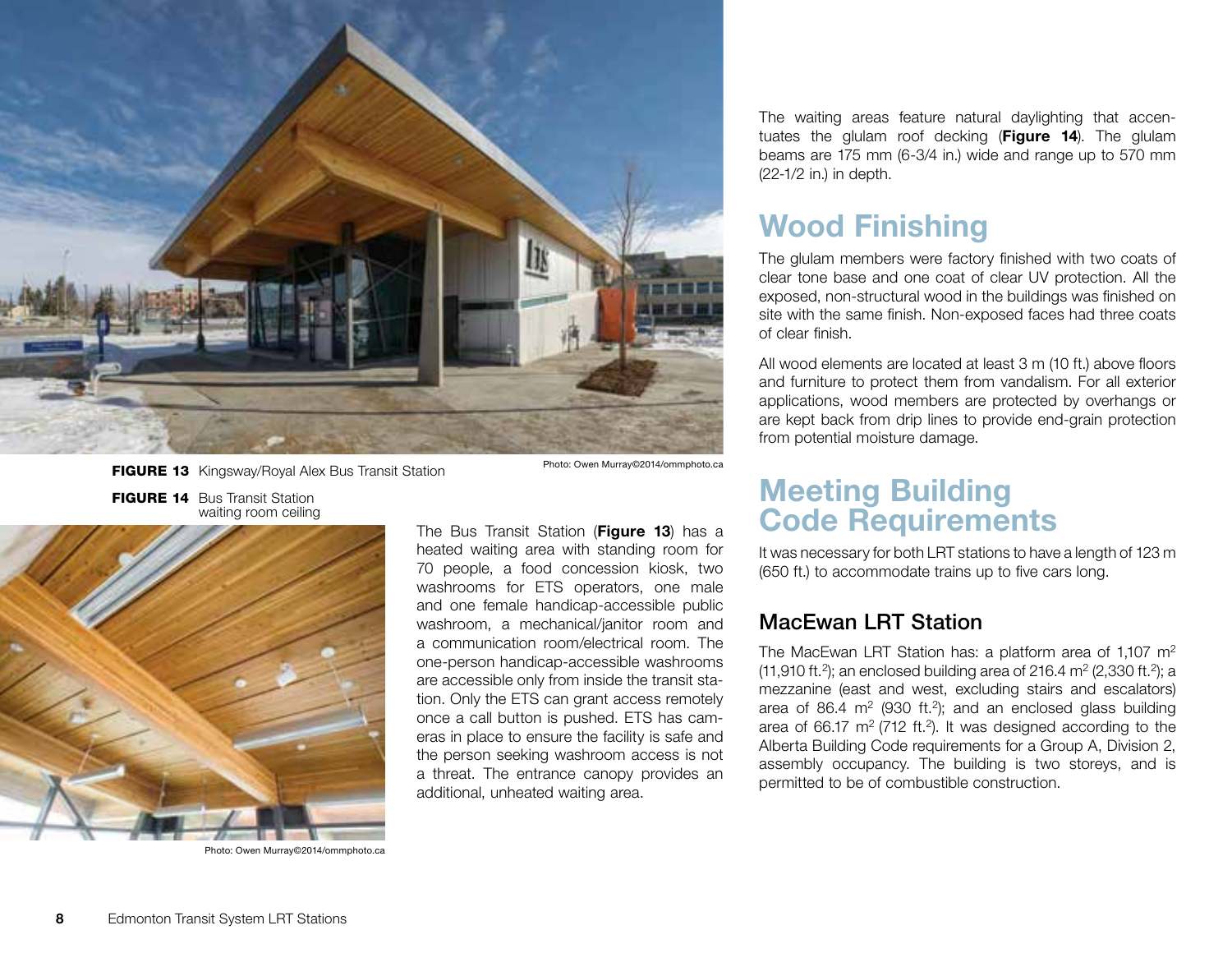A variance was required due to the length of the structure and the distance between exits. The variance was granted based on compensating measures that provide an equal or greater level of safety to the public. These include: the provision of sprinklers, two stairways, two escalators and a passenger elevator; high visibility provided by the open mezzanine; wide

**FIGURE 15** MacEwan LRT Station stairwell



Photo: Stantec Architecture

exit doors; the openness of the platform canopy to allow smoke to dissipate; and a platform egress capacity that easily meets the NFPA 130 *Standard for Fixed Guideway Transit and Passenger Rail Systems* requirement of 4 minutes or less. One stair/escalator area is shown in Figure 15.

## Kingsway/Royal Alex LRT Station and Bus Transit Station

The Kingsway/Royal Alex LRT Station was designed according to the Alberta Building Code requirements for a Group A, Division 2, assembly occupancy. The building is 1 storey, combustible construction, and is not sprinklered. The platform area is  $1,107 \text{ m}^2$  (11,910 ft.<sup>2</sup>). No variance was required for Kingsway/Royal Alex Station.

The Bus Transit Station was also designed to Group A, Division 2, assembly occupancy. The building is one storey, has an enclosed area of 162 m<sup>2</sup> (1,720 ft.<sup>2</sup>) and is not sprinklered.

# Space Heating

The buildings are heated with high-efficiency gas furnaces. All the heating ducts run under the platforms in the crawl spaces or basements. All the heated areas have insulated walls and double-glazed windows to minimize heat loss. Supplementary heating is provided at main doors by electric force-flow heaters and there are air curtains to reduce heat loss.

# Solid Wood and Climate Change

Using sustainably harvested wood products that store carbon, instead of non-renewable, energy-intensive building materials that require large amounts of fossil fuels to manufacture, can help slow climate change. Trees provide the only major building material grown by energy from the sun.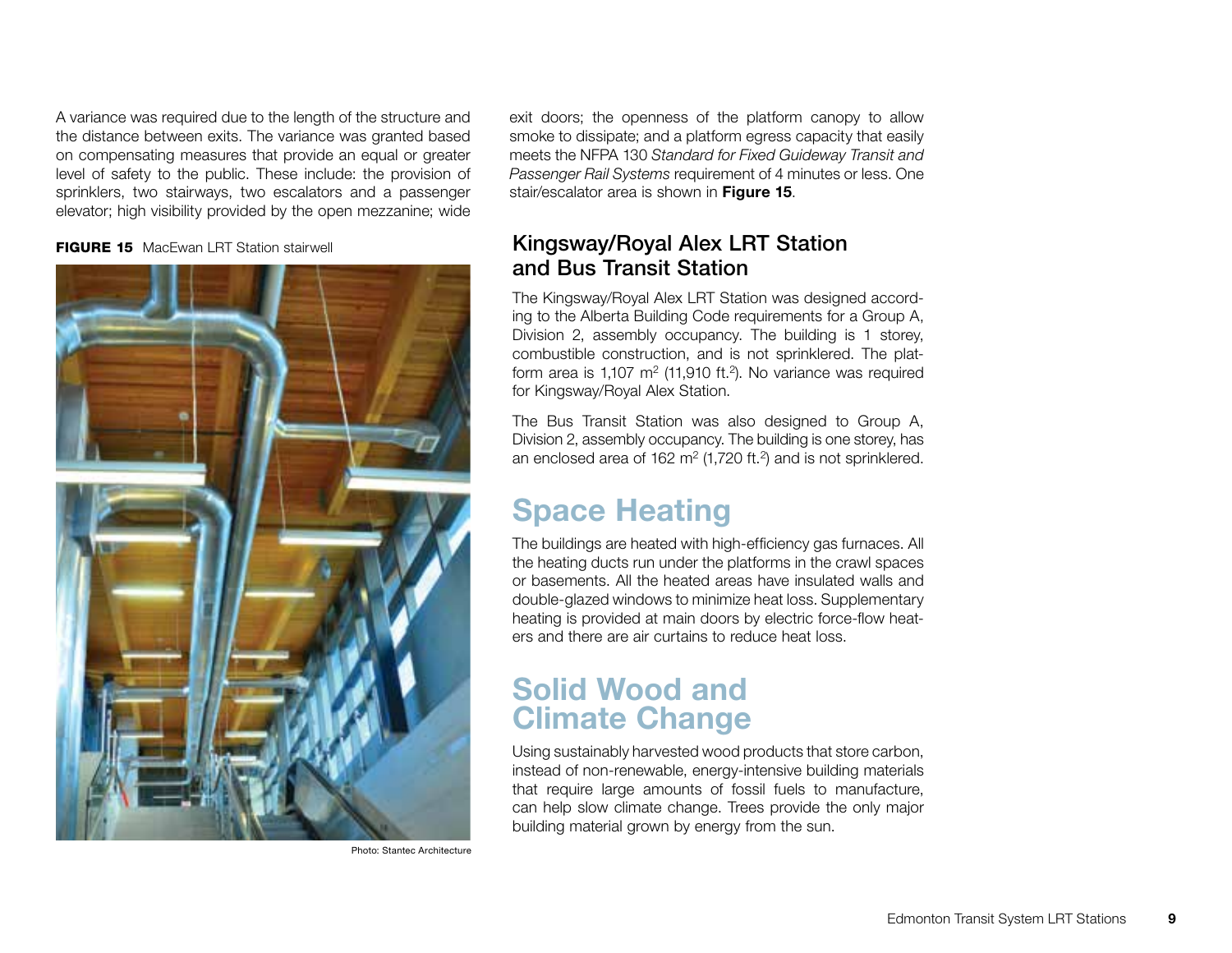

Photo: Stantec Architecture and ISL Engineering

Though processing the wood into building products does require energy, albeit less than competing materials, the needs of the mills are often supplied by using the biomass waste generated by the manufacturing process. At the end of their service lives, forest products can be reclaimed for reuse, recycled or used as a carbon-neutral source of energy. The glulam volumes, not including finishing products, used in the LRT buildings and platforms were:

| MacEwan LRT Station                     | 154 $\mathrm{m}^3$ |
|-----------------------------------------|--------------------|
| Kingsway/Royal Alex LRT Station         | $168 \text{ m}^3$  |
| Kingsway/Royal Alex Bus Transit Station | $42 \text{ m}^3$   |

The on-line Carbon Calculator tool (www.cwc.ca/index. php/en/resources/electronic-tools) calculates the amount of carbon that is not released to the environment when wood construction is used instead of other major building materials. The carbon calculation for the new Edmonton Transit System stations is shown on the left. The carbon benefit of the wood structure is equivalent to taking 178 cars off the road for one year or, expressed differently, the energy to operate a home for 79 years.

For more information about the benefits of using Canadian forest products visit: www.feel-good.ca

## **Conclusion**

Wood was selected for the first new LRT stations to be added to the Edmonton Transit System in several years. The wood structures and finishes met all code requirements and were cost-effective compared to using other materials. The structural and decorative wood provides a bright, welcoming environment that was mentioned during the public consultation process.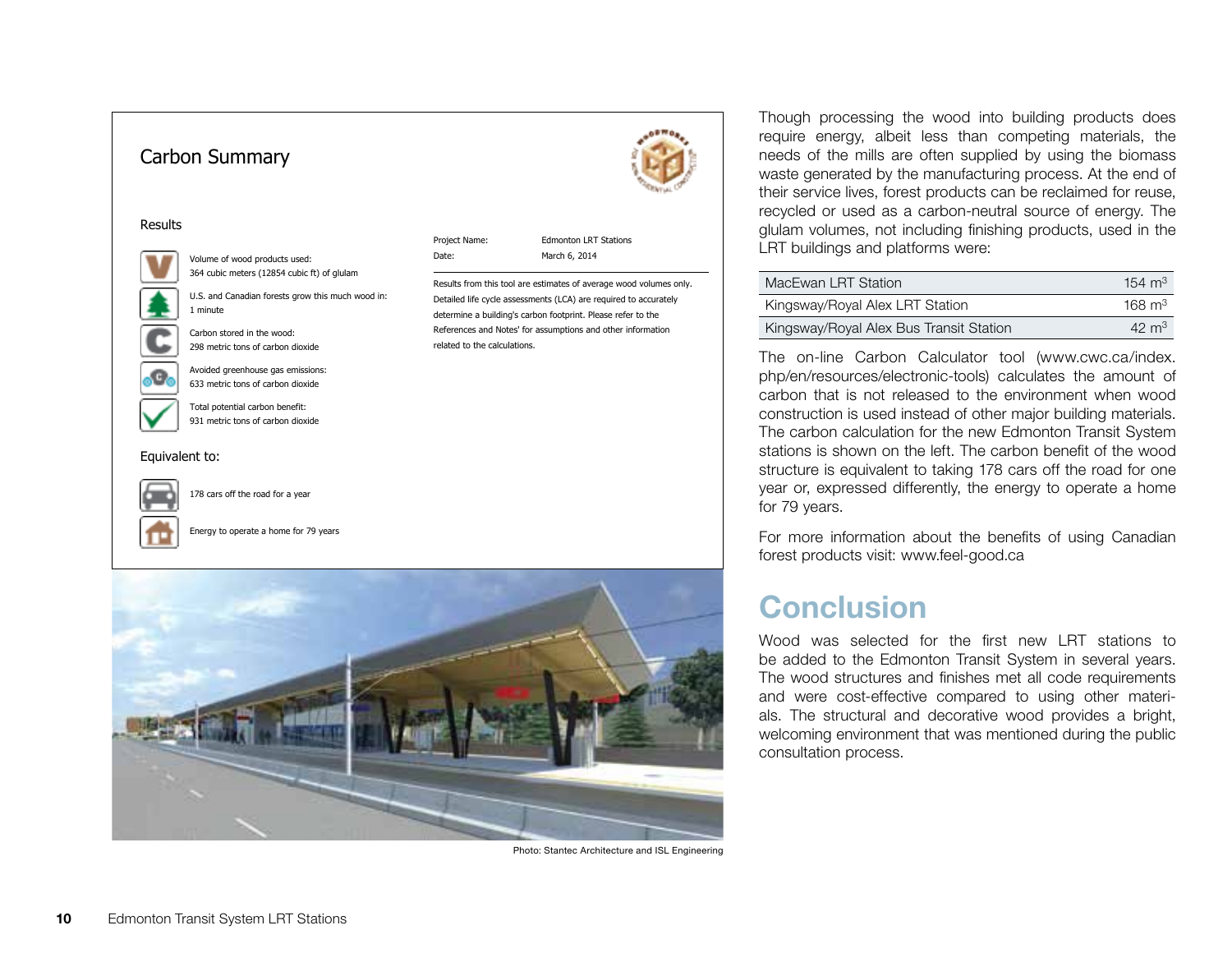

## Project Team

## Architect

Stantec Architecture Ltd. 10160 112th Street Edmonton, AB T5K 2L6 Tel: 780-917-7000 www.stantec.com

## Structural, Electrical and Mechanical Engineer

Stantec Consulting Ltd. 10160 112th Street Edmonton, AB T5K 2L6 Tel: 780-917-7000 www.stantec.com

## Construction Manager NLP (North Link Partnership) comprised of:

- SNC Lavalin (Construction Manager) Suite 608, 10235 101 Street NW, Edmonton, AB T5J 3G1 Tel: 780-426-1000 www.snclavalin.com
- Graham Construction (Contractor) 8404 McIntyre Road NW Edmonton, AB T6E 6V3 Tel: 780-430-9600 www.graham.ca

### Timber Supplier

Western Archrib 4315 92nd Avenue Edmonton, Alberta T6B 3M7 Tel: 780-465-9771 www.westernarchrib.com

## Landscape Architect

ISL Engineering Suite 100, 7909 51st Avenue NW, Edmonton, AB T6E 5L9 Tel: 780-438-9000 www.islengineering.com